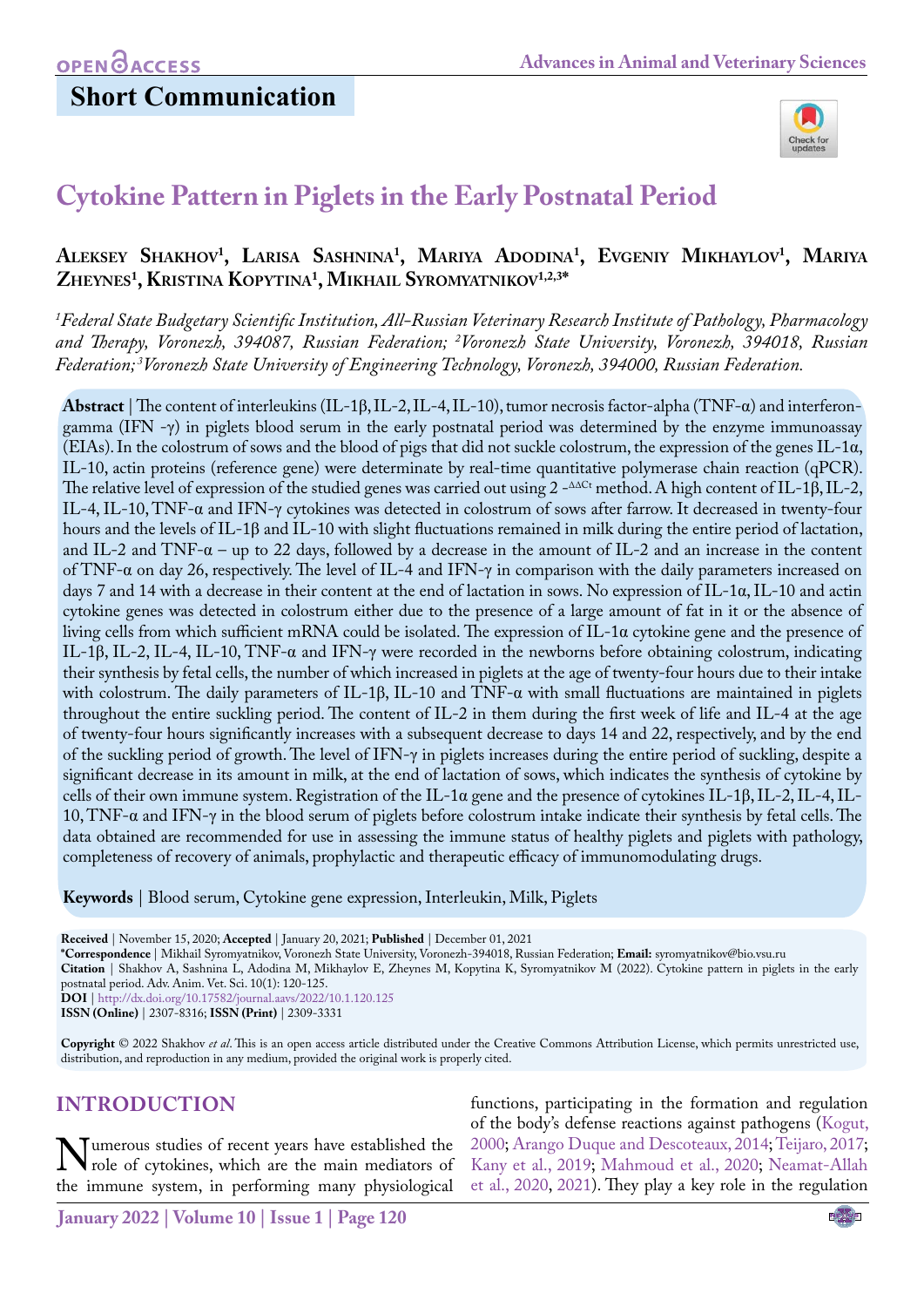## **OPEN**<sub>d</sub>

**Advances in Animal and Veterinary Sciences**

of innate immunity (Stenger and Röllinghoff, 2001; [Lin](#page-5-6)  [and Karin, 2007;](#page-5-6) [Striz et al., 2014;](#page-5-7) [Mahmoud et al., 2020;](#page-5-3) [Neamat-Allah et al., 2020\)](#page-5-4) and the adaptive cellular and humoral immune response [\(Sivakumar et al., 2004;](#page-5-8) [Neamat-Allah and Mahmoud, 2019](#page-5-9); [Neamat-Allah et al.,](#page-5-9)  [2019a,](#page-5-9) [b](#page-5-10)).

To assess the state of the cellular components of the immune system, along with determining the quantitative content of immune cells belonging to different functional classes (T-lymphocytes and their subpopulations, B-lymphocytes, NK cells and others ([Lutskiy et al., 2015\)](#page-5-11), it is necessary to study the level of cytokines secreted by immunocompetent and infected cells or precursors of leukocytes formed in the bone marrow and regulating the type of immune response ([Groot et al., 2005\)](#page-5-12). The latter have not been studied well in piglets, and a few data available from scientific literature are contradictory.

A number of studies ([Nguyen et al., 2007](#page-5-13); [Hlavova et](#page-5-2)  [al., 2011](#page-5-2); [Elahi et al., 2017](#page-4-1)) exclude the presence of IL-6, TNF-α, IL-10, IL-4, IFN-γ, which are transmitted exclusively through colostrum and milk, in the blood serum of the newborn piglets. However, [Splichal et al.](#page-5-14)  [\(1994\)](#page-5-14) believe that already on the  $26<sup>th</sup>$  day of gestation of sows, IFN-α secreting cells (SK) can be detected in the fetal liver, and the later stages of pregnancy can also be found in the cord blood, spleen and bone marrow, that is IFN-α SK appears very early and may represent an early mechanism of antiviral defense.

There are reports on expression of  $TNF-\alpha$  by lymphocytes and / or macrophages of the pig fetus after the 37<sup>th</sup> day of gestation, and interferon by macrophage and not lymphoid cells ([Trebichavsky et al., 1995\)](#page-5-15). [Malinovskaya \(2012\)](#page-5-16)  found that in the human fetus already at the  $10<sup>th</sup>$  week during the intensification of the processes of differentiation of immunocytes, IFN-γ begins to be determined, the concentration of which significantly increases by 22 weeks of gestation and is determined in the blood and tissues of the fetus until the spleen cells do not begin to synthesize immunoglobulins, which confirms the protective role of IFN in early embryogenesis. Moreover, IFN was not detected in the blood of healthy mothers during this period, which was the evidence of its embryonic origin and autonomous functioning of the fetal interferon system.

There are reports ([Kushnareva et al., 2016\)](#page-5-17) about the synthesis of IFN- $\alpha$  in fetal tissues from the 10<sup>th</sup> week of gestation, when the first cells of the lymphoid series are found in the thymic epithelial rudiment, the processes of cell and tissue differentiation are intensified, and with their maximum proliferative activity, IFN- $\alpha$  is detected in all organs (lungs, heart, intestines, skin, muscles, brain).

**January 2022 | Volume 10 | Issue 1 | Page 121**

Considering the variety of interferon functions, the lack of knowledge about them in agricultural animals, the studies of the cytokine profile in piglets in the early postnatal period, are very relevant.

The aim of this work was to study the level of cytokines in piglets in the early postnatal period, taking into account their content in colostrum (milk) of sows.

### **MATERIALS AND METHODS**

The studies were carried out in February and March 2019 on piglets obtained from cross-breed sows (Large White + Landrace + Duroc) of the third farrow on the industrial pig breeding farm of Co Ltd "Vishnevskoe" in Verkhne-Khavskiy rayon of Voronezh region. The animals were kept under optimal microclimate parameters, taking into account their physiological state. During the experiment, sows were fed with SK-2 mixed fodder, according to the manufacturer, balanced in energy, protein, amino acids, vitamins, macro and microelements.

Piglets were fed with prestarter feed from 5-7 days of life.

Clinical observations of sows and piglets obtained from them were carried out until weaning of the piglets at the age of 28 days.

Piglets were sampled from the orbital venous sinus after ketamine anesthesia. All manipulations with animals were carried out in compliance with the international rules for conducting experiments on animals- Protocol No. 4 of 2019 "Commission for the Control of the Maintenance and Use of Experimental Animals" (Commission on Bioethics) of the Federal State Budgetary Scientific Institution "All-Russian Research Veterinary Institute of Pathology, pharmacology and therapy".

### **Determination of cytokine content**

Blood serum content of IL-1β, IL-2, IL-4, IL-10, TNF-α, IFN- $\gamma$  in piglets (n = 6) before colostrum and at the age of 1, 7, 14, 22, 26 days and in colostrum (milk) of sows  $(n = 6)$  after farrow on days 1, 7, 14, 22, 26 of lactation were determined by the immune-enzyme analysis (EIAs), followed by taking into account the results obtained on the Uniplan-TM spectrophotometer in accordance with the approved guidelines for diagnostic kits (Vector-Best, Novosibirsk, Russia).

### **Expression of cytokine genes**

To study the level of expression of IL-1α, IL-10 genes, actin proteins (reference gene), blood samples of piglets that did not suck colostrum, and colostrum were used. These samples were frozen immediately after sampling. RNA from blood and colostrum was isolated using the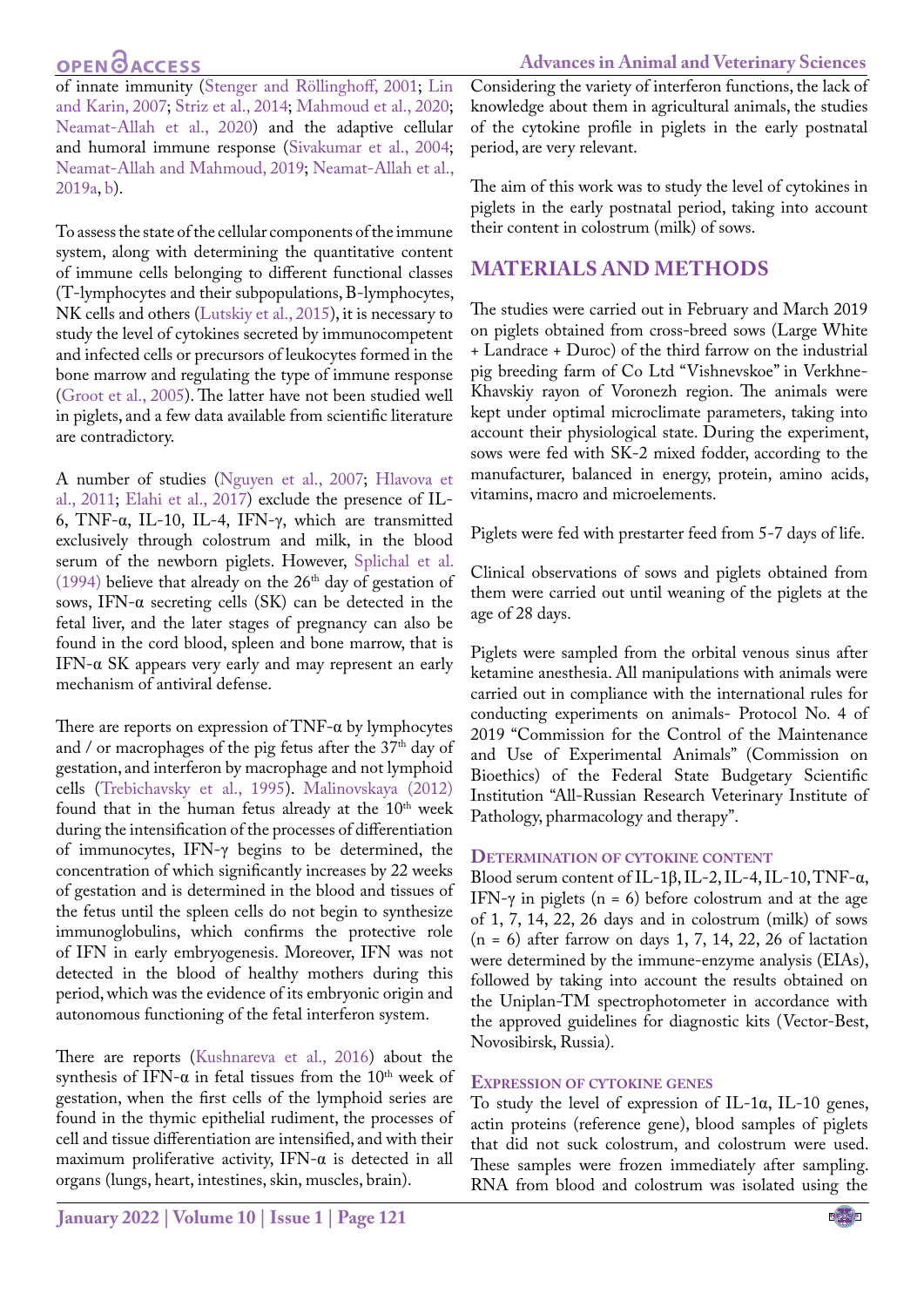## **OPENOACCESS**

RNA-EXTRAN kit (Synthol, Moscow) according to the attached instructions.

Reverse transcription was performed using the MMLVRT kit (Evrogen, Russia)

Real-time quantitative polymerase chain reaction (qPCR) was performed on CFX96 Real-Time PPCR Detection System (BioRad, USA) using qPCRmix-HS SYBR + LowROX mixture (Evrogen, Russia) according to the following protocol: primary denaturation for 3 min at 95°C; 38 cycles, including denaturation for 30 sec at 95 °C, annealing of primers for 30 sec at 58 °C, elongation of the chain for 30 sec at 72 °C, signal registration.

The threshold cycle values were determined using Bio-Rad CFX Manager 3.1 software (Bio-Rad, USA). The relative level of expression of the studied genes was carried out using 2 -∆∆Ct method [\(Livak and Schmittgen, 2001](#page-5-18)).

To study the levels of cytokine gene expression, primers were developed: direct CAAGGCACGTGTGGTGAT-GG, reverse CATCATTCAGGATGCACTGG for amplification of IL1α; direct CTGAACAGCTGCATC-CAC, reverse CTCTCTGCCTTCGGCATTAC for amplification of IL0. The actin gene was used as the reference gene, for which the primers were previously developed (Galindo et al., 2012).

Statistical analysis of the obtained data was carried out using the program statistica v6.1, reliability assessment by Student Criterion.

### **RESULTS AND DISCUSSION**

During the period of immunological studies in sows and piglets, indicators of clinical status were within normal limits.

### **Cytokine levels in colostrum (milk) of sows**

When studying the level of cytokines in colostrum (milk) of sows, it was found ([Table 1](#page-3-0)) that they had a high content of IL-1β, IL-2, IL-4, IL-10, TNF-α and IFN-γ after farrow. They can be produced and secreted in the mammary gland, have immunomodulating activity and affect the immunity of the newborns ([Hagiwara et al., 2000](#page-5-19)). A decrease in the level of studied mediators in the colostrum of sows a day after farrow by 7.4%, 11.6, 6.3, 5.6, 5.3 and 11.4%, respectively, was recorded and it was associated with the transfer of them to the newborn piglets.

In the subsequent periods of studies, the daily parameters of IL-1β and IL-10 in sows' milk were maintained with slight fluctuations throughout the entire lactation period,

**Advances in Animal and Veterinary Sciences** as well as the levels of IL-2 and TNF-γ up to 22 days, which underwent changes on day 26, the amount of IL- 2

The content of cytokines IL-4 and interferon-γ significantly changed in sows' milk during lactation.

decreased by 17.1%, and TNF-α increased by 27.8%.

The amount of IL-4 secreted by T-lymphocytes (type II helpers) and regulating the formation of humoral immunity increased on the 7<sup>th</sup> and 14<sup>th</sup> days compared with the daily parameters by 7.5 and 54.7%, respectively, and on the 22<sup>th</sup> and 26th days it was lower by 7.4 and 36.0% than two-week value.

The dynamics of changes in the content of IFN-γ, which is a product of type I T-lymphocytes - helpers and possessing the most pronounced immunomodulatory properties, in colostrum (milk) of sows was similar to that in IL-4.

On the 7th and 14th days of sows' lactation, its level in milk was by 11.1 and 45.1% higher than the daily parameter, and on the 22nd and 26th days it decreased by 18.8 and 18.6% compared with the previous value.

When studying the expression levels of the IL1a, IL10, and act genes in sow colostrum, no logarithmic amplification curves were observed, which indicates the absence of cDNA (mRNA) in the studied colostrum samples, which is apparently associated with the presence of a large amount of fat in it or the absence of living cells, of which enough mRNA can be isolated.

### **The content of cytokines in the serum of piglets**

Before colostrum intake, piglets had a relatively high level of cytokines, which at one day of age tended to increase IL-2 by 25.0%, IL-4 by 54.5; IL-10 - by 7.5; TNF- $\alpha$  by 5.7 and IFN-γ by 7.9% ([Table 2\)](#page-3-1).

In the subsequent periods of research, the piglets showed insignificant changes in the content of pro-inflammatory cytokines IL-1β and TNF-α, mediators of the primary immune response, which play a major role at the early stage of the inflammatory process ([Table 2](#page-3-1)).

The amount of IL-1β slightly (from 1.0 to 7.2%) increased in animals on the  $7<sup>th</sup>-26<sup>th</sup>$  days compared with that before colostrum, and TNF- $\alpha$  only on the 7<sup>th</sup> day of life (by 8.6)  $\%$ ).

An insignificant increase in these proinflammatory cytokines in piglets is apparently associated with the effect of the technological stress factors of a non-infectious origin on the body.

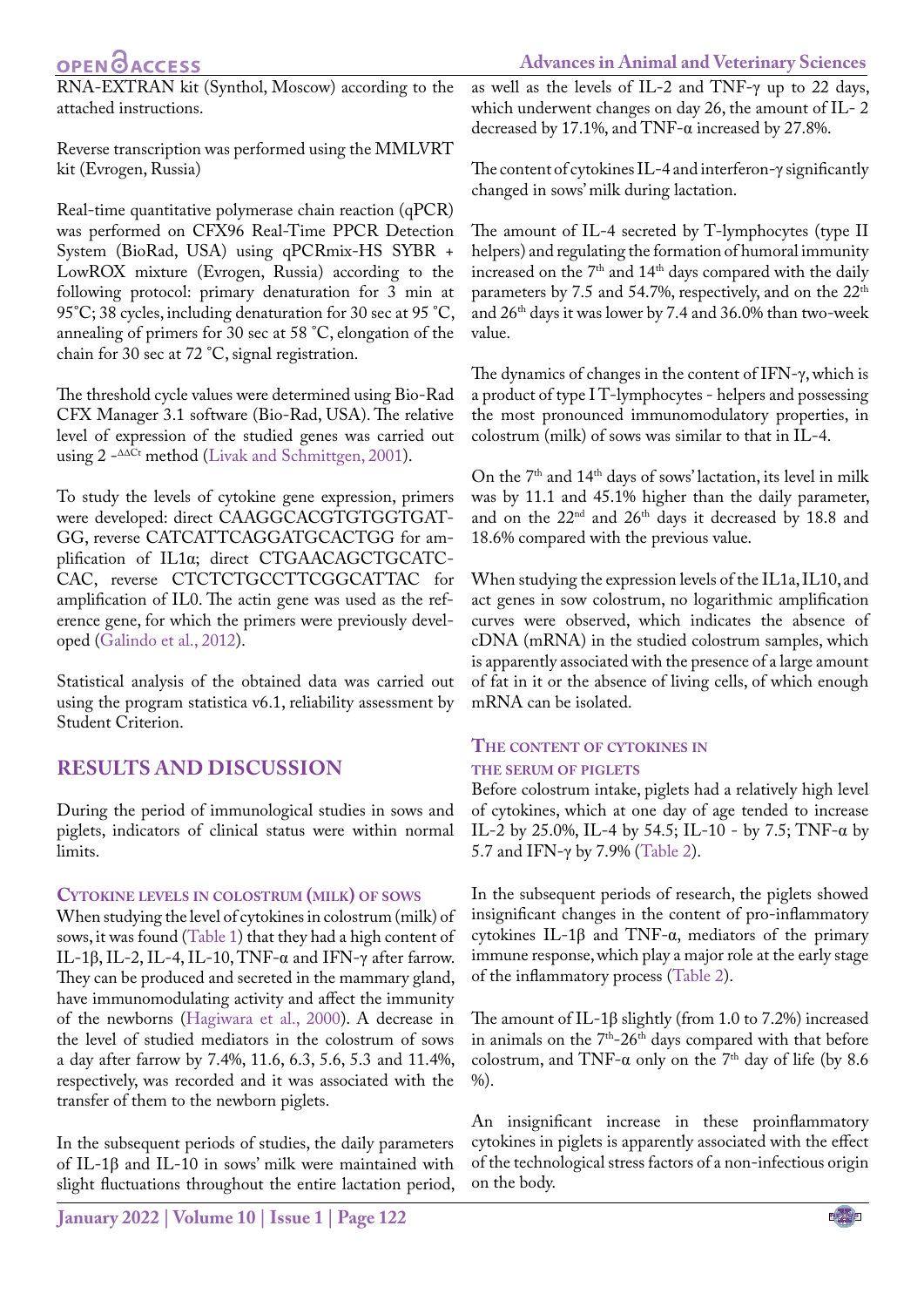# **OPEN GACCESS**

<span id="page-3-0"></span>**Le 1:** Cytokine content in colostrum / sows' milk.

| <b>Parameters</b> | Period of the studies (twenty-four hours after farrow) |                     |                                |                                 |                               |                               |  |  |  |  |
|-------------------|--------------------------------------------------------|---------------------|--------------------------------|---------------------------------|-------------------------------|-------------------------------|--|--|--|--|
|                   | $\bf{0}$                                               | 1                   |                                | 14                              | 22                            | <b>26</b>                     |  |  |  |  |
| IL-1 $\beta$      | $15.9 \pm 0.06$                                        | $14.8 \pm 0.11$ *** | $15.4 \pm 0.68$                | $16.1 \pm 0.53$                 | $15.5 \pm 0.16$               | $15.2 \pm 0.16$               |  |  |  |  |
| $IL-2$            | $19.3 \pm 0.28$                                        | $17.3 \pm 0.41$ *** | $14.5 \pm 0.62$ <sup>xxx</sup> | $17.3 \pm 0.92$ <sup>x</sup>    | $17.0 \pm 0.97$               | $14.1 \pm 0.22$ <sup>xx</sup> |  |  |  |  |
| $IL-4$            | $20.1 \pm 0.27$                                        | $18.9 \pm 1.96$     | $21.6 \pm 1.12$                | $31.1 \pm 2.87$                 | $28.8 \pm 2.49$               | $19.9 \pm 1.29$ <sup>xx</sup> |  |  |  |  |
| $IL-10$           | $24.6 \pm 0.18$                                        | $23.3 \pm 0.49^*$   | $21.9 \pm 0.63$ <sup>x</sup>   | $22.6 \pm 0.25$                 | $22.8 \pm 0.36$               | $23.0 \pm 0.55$               |  |  |  |  |
| TNF- $\alpha$     | $4.0 \pm 0.38$                                         | $3.8 \pm 0.13$      | $3.5 \pm 0.04$                 | $3.6 \pm 0.09$                  | $3.6 \pm 0.08$                | $4.6 \pm 0.35$ <sup>xx</sup>  |  |  |  |  |
| IFN- $\gamma$     | $91.6 \pm 0.98$                                        | $82.2 \pm 0.39$ *** | $91.3 \pm 2.13$ <sup>xxx</sup> | $119.3 \pm 7.07$ <sup>xxx</sup> | $96.9 \pm 4.89$ <sub>xx</sub> | $78.9 \pm 4.29$ <sub>xx</sub> |  |  |  |  |

Note: `P<0.05; ``P<0.001; ```P<0.0001 relative to the period before farrow; ``P<0.05; ``` P<0.001; ````` P<0.0001 relative to the previous period.

<span id="page-3-1"></span>Table 2: Cytokine profile in piglets in the early postnatal period.

| Parameters, pg/ |                                                                                                                                                                                                                                                                                | Age (days)                   |                              |                               |                               |        |                                |                 |                                |  |  |
|-----------------|--------------------------------------------------------------------------------------------------------------------------------------------------------------------------------------------------------------------------------------------------------------------------------|------------------------------|------------------------------|-------------------------------|-------------------------------|--------|--------------------------------|-----------------|--------------------------------|--|--|
| ml              | $\bf{0}$                                                                                                                                                                                                                                                                       | $\mathbf{1}$                 | $\overline{7}$               |                               | 14                            |        | 22                             | <b>26</b>       |                                |  |  |
| IL-1 $\beta$    | $10.9 \pm 0.02$                                                                                                                                                                                                                                                                | $10.9 \pm 0.20$              | $11.7 \pm 0.61$              | $10.95 \pm 0.13$              |                               |        | $11.0 \pm 0.11$                | $11.1 \pm 0.41$ |                                |  |  |
| $IL-2$          | $9.2 \pm 0.77$                                                                                                                                                                                                                                                                 | $11.5 \pm 0.49$ <sup>*</sup> | $11.4 \pm 0.46$ <sup>*</sup> | $7.0 \pm 0.14$ <sup>xxx</sup> |                               |        | $7.9 \pm 0.64$ <sup>xxx</sup>  |                 | $17.1 \pm 0.14$ <sup>xxx</sup> |  |  |
| $IL-4$          | $3.3 \pm 0.29$                                                                                                                                                                                                                                                                 | $5.1 \pm 0.33$ ***           | $2.95 \pm 0.03$ xxx          |                               | $2.8 \pm 0.05$ <sup>xxx</sup> |        | $2.7 \pm 0.025$ <sup>xxx</sup> |                 | $3.2 \pm 0.19$ <sup>x</sup>    |  |  |
| $IL-10$         | $19.9 \pm 0.19$                                                                                                                                                                                                                                                                | $21.5 \pm 0.75$              | $20.5 \pm 0.25$              |                               | $19.9 \pm 0.06$               |        | $20.1 \pm 0.126$               |                 | $20.2 \pm 0.13$                |  |  |
| TNF- $\alpha$   | $3.5 \pm 0.08$                                                                                                                                                                                                                                                                 | $3.7 \pm 0.09$               | $3.8 \pm 0.12^*$             |                               | $3.7 \pm 0.041$ <sup>*</sup>  |        | $3.5 \pm 0.063$                | $3.5 \pm 0.17$  |                                |  |  |
| IFN- $\gamma$   | $78.3 \pm 2.21$                                                                                                                                                                                                                                                                | $84.5 \pm 5.91$              | $102.7 \pm 3.97$ ***         |                               | $133.6 \pm 4.71$ ***          |        | $138.1 \pm 5.18$ ***           |                 | $117.6 \pm 3.51$ ***           |  |  |
| Note:           | $P<0.05$ ; $P<0.001$ ;<br>$\mathbf{v} \mathbf{D}$ $\mathbf{A} \mathbf{A} \mathbf{F}$ $\mathbf{v} \mathbf{v} \mathbf{D}$ $\mathbf{A} \mathbf{A} \mathbf{A}$ $\mathbf{v} \mathbf{v} \mathbf{D}$ $\mathbf{A} \mathbf{A} \mathbf{A} \mathbf{A}$ $\mathbf{A} \mathbf{A} \mathbf{A}$ | $*$ P<0.0001                 | relative                     | to                            | the                           | period | before                         | drinking        | colostrum;                     |  |  |

х Р<0.05; ххР<0.001; хххР<0.000 relative to the previous period.

The amount of anti-inflammatory IL-10, synthesized by T-lymphocytes (type II helpers) and cytotoxic lymphocytes, tended to increase slightly (7.5 and 2.5%) in piglets at the age of 1 and 7 days compared with those before taking colostrum.

In contrast to slight fluctuations in the level of IL-2 in sows' milk, significant changes occurred in piglets in the content of this cytokine produced by type I T-helper cells and cytotoxic T cells and determining the development of cellular immunity.

Its level in suckling pigs at the age of twenty-four hours increased compared with that before obtaining colostrum by 25.0%, on the 7<sup>th</sup> day - by 23.9%, which was associated with the intake of interleukin-2 with colostrum (milk). Subsequently, there was a decrease in its amount on the  $14<sup>th</sup>$  day by 38.6%, the 22<sup>th</sup> by 30.7%, and on the 26<sup>th</sup> day, despite a decrease in the content of sows' milk, it increased by 2.2 times, because it was synthesized by the cells of the own immune system that responded to microorganisms circulating in the animal habitat.

The blood serum amount of IL-4 in piglets after an increase by 54.5% at the age of twenty-four hours decreased on the 7<sup>th</sup>, 14<sup>th</sup>, 22<sup>th</sup> days by 41.7, 45.1 and 47.1%, respectively, and on the 26<sup>th</sup> day its increase by 18.5%, compared with the previous parameters, was recorded. It was associated

with the synthesis of the cytokine by the cells of the own immune system.

The level of interferon-γ was high in piglets before colostrum intake, which indicated its synthesis by the fetal cells, apparently associated with the effects of parvovirus, circovirus type II, etc., circulating on all pig breeding farms. Their transplacental transfer promotes their spread in the endometrium, placenta, and various organs of the fetus [\(Nauvinn, 2013](#page-5-20)). The high content of IFN-γ, along with the participation in the development and differentiation of fetal and newborn cells [\(Malinovskaya, 2012](#page-5-16)), is apparently also aimed at ensuring the adaptation of the latter to the conditions of extrauterine development.

During the suckling period, the content of interferon-γ compared with that in piglets before colostrum intake increased at the age of twenty-four hours by 7.9%, on the 7<sup>th</sup> day by 31.2%; on the 14<sup>th</sup> - by 70.6%; on the 22<sup>nd</sup> – by 76.4%, and on the  $26<sup>th</sup>$  day - by 15.2%, which was associated with receiving it with colostrum (milk) of sows and the synthesis by the cells of the own immune system, especially when the amount of IFN-γ in milk decreased at the end of sows' lactation.

During amplification of the protein genes of the studied cytokines, expression of the interleukin 10 gene in the blood of piglets that did not suck colostrum was not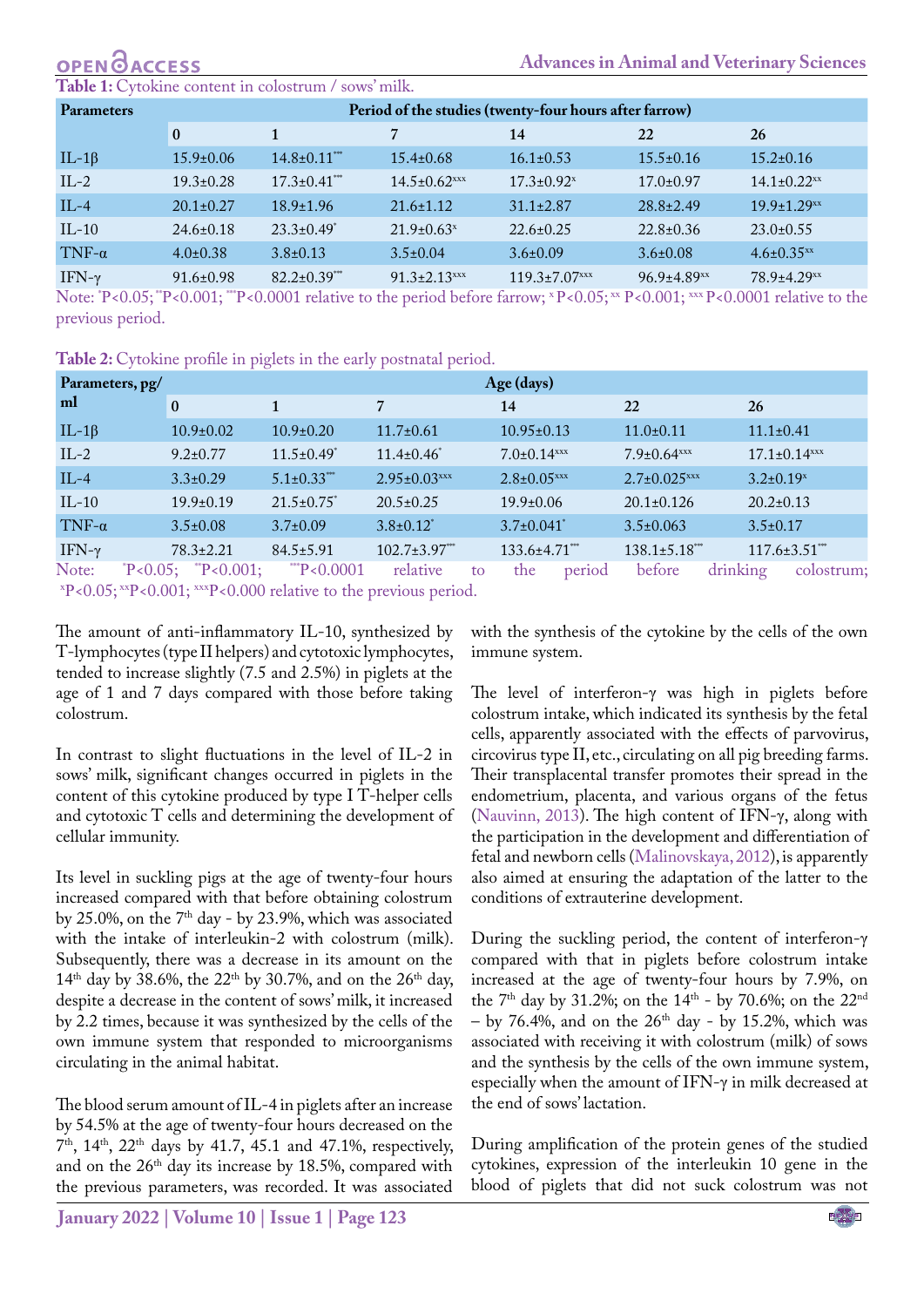## **OPEN GACCESS**

detected. At the same time, the expression of interleukin 1α gene was observed ([Figure 1\)](#page-4-2).



<span id="page-4-2"></span>Figure 1: Amplification curves of actin gene (Act) and interleukin 1α gene (IL1α).

Thus, the registration of the IL-1 $\alpha$  gene and the presence of the cytokines IL-1β, IL-2, IL-4, IL-10, TNF-α and IFN-γ in the blood serum of piglets before colostrum intake indicate their synthesis by fetal cells, the level of which in newborns, it increases due to the intake from colostrum (milk) of sows and the synthesis of cells of their own immune system.

The advantage of the conducted studies is the study of the cytokine profile in piglets in dynamics, since there are no data in the available literature.

### **CONCLUSIONS and Recommendations**

In colostrum of sows after farrowing, a high content of cytokines IL-1β, IL-2, IL-4, IL-10, TNF-α and IFN-γ was found, which decreases after a day and with small fluctuations the level of IL-1β and IL-10 remains in milk during the entire lactation period, and IL-2 and TNF-α up to 22 days, followed by a tendency to decrease the amount of IL-2 and increase the content of TNF- $\alpha$  on the 26<sup>th</sup> day, respectively.

The level of IL-4 and IFN-γ in comparison with the daily parameters increases on days 7 and 14 with a decrease in their content at the end of lactation in sows.

The expression of IL-1 $\alpha$  cytokine gene and the presence of IL-1β, IL-2, IL-4, IL-10, TNF-α and IFN-γ were recorded in the newborns prior to colostrum, indicating their synthesis by fetal cells, the number of which in piglets at the age of twenty-four hours increased due to their intake with colostrum. The daily parameters of IL-1β, IL-10 and TNF-α with small fluctuations are maintained in piglets throughout the entire suckling period.

The content of IL-2 in piglets during the first week of life and IL-4 at the age of twenty-four hours significantly increases with a subsequent decrease to days 14 and 22,

respectively, and by the end of the suckling period, despite a decrease in the number of cytokines in milk, it increases because they are synthesized by the cells of the own immune system.

The level of IFN- $\gamma$  in piglets increases during the entire period of suckling, despite a significant decrease in its amount in milk, at the end of lactation of sows, which indicates the synthesis of cytokine by cells of their own immune system.

The data obtained are recommended for use in assessing the immune status of healthy piglets and piglets with pathology, completeness of recovery of animals, prophylactic and therapeutic efficacy of immunomodulating drugs. In future studies, it is planned to study the cytokine profile in older piglets, the influence of technological stress factors on it (early weaning, transfer to nursery and fattening).

### **Acknowledgements**

This work was supported by the Presidential Grant for State Support of Leading Scientific Schools (research agreement NSh-2535.2020.11).

### **Novelty Statement**

The expression of the IL-1α cytokine gene in the blood and the presence of IL-1β, IL-2, IL-4, IL-10, TNF-α and IFN –  $\gamma$  cytokines in the serum of milk-free piglets was shown, which indicates their synthesis by fetal cells. Dynamic changes of these mediators in piglets during the entire period of their keeping under sows are shown.

### **Author's Contribution**

AS: Experiment idea and design. EM & MZ: methodology. MA, KK & MS: conducted the experiment. AS, LS, MS, EM & MZ: writing and editing the manuscript.

#### **Conflict of interest**

The authors have declared no conflict of interest.

### **REFERENCES**

- <span id="page-4-0"></span>• Arango Duque G, Descoteaux A (2014). Macrophage cytokines: Involvement in immunity and infectious diseases. Front. Immunol., 5: 491. [https://doi.org/10.3389/](https://doi.org/10.3389/fimmu.2014.00491) [fimmu.2014.00491](https://doi.org/10.3389/fimmu.2014.00491)
- <span id="page-4-1"></span>• Elahi S, Thompson D, Van Kesse J, Babiuk L, Gerdts V (2017). Protective role of passively transferred maternal cytokines against bordetella pertussis infection in newborn piglets. Infect. Immun., 85(4): e01063-16. [https://doi.org/10.1128/](https://doi.org/10.1128/IAI.01063-16) [IAI.01063-16](https://doi.org/10.1128/IAI.01063-16)
- • Galindo R, Muñoz P, de Miguel J, Marin M, Labairu J, Revilla